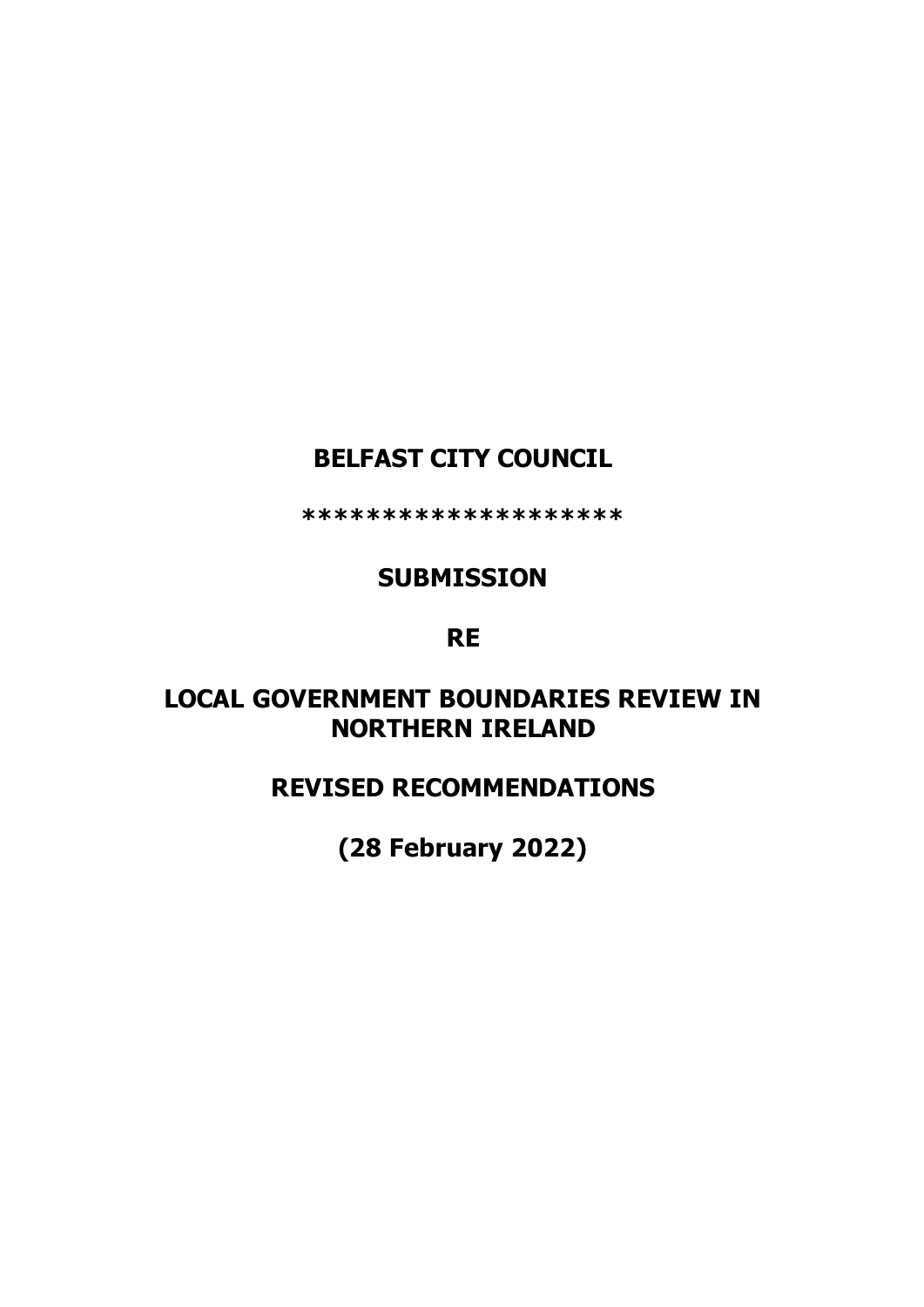### **Introduction**

This submission in response to the Local Government Boundary Commissioner's Revised Recommendations 2021-22 is made on behalf of Belfast City Council.

The Commissioner will wish to note that, as with previous decisions in relation to boundaries review in Northern Ireland, the Council have advised individual parties to submit their own responses to the recommendations, particularly in relation to proposed changes to ward boundaries.

### **Belfast City Council Response**

### **District Boundary**

### Galwally Area

The Council would argue that any independent review into the placement of any district boundary line should be based on the Schedule 4, Part III "Rules in accordance which recommendations of a commissioner are to be made", the first of which (Rule 14) is:

"Regard shall be had to the desirability of determining district and ward boundaries which are readily identifiable".

The Council would reiterate the points made in its submission to the Provisional Recommendations, including that those features which the Local Government Boundary Commissioner correctly determined in 2008 to constitute 'readily identifiable boundaries' in respect of this area (namely the A55 Outer Ring Road and the upland topography in this area) have not changed.

The Council recognise that all of the extant district and ward boundaries for all 11 councils, including those in relation to Belfast, were mandated by a political process of the NI Assembly following the last review in 2008/9. The Council would argue that this fact may not exempt any of the boundaries from future review as this would negate the requirement for any future review and would render the rules set out in Schedule 4, Part III of The Local Government (Boundaries) (Northern Ireland) Order 2006 redundant.

The Council would therefore recommend again that the Commissioner refers to the principles upon which the 2008 Final Recommendations were made and the Schedule 4, Part III Rules including the first rule which places prominence on the desirability of determining district boundaries which are readily identifiable.

The reason put forth by the Council therefore appeals directly to the first rule in Schedule 4, Part III which defines the rules in accordance which a